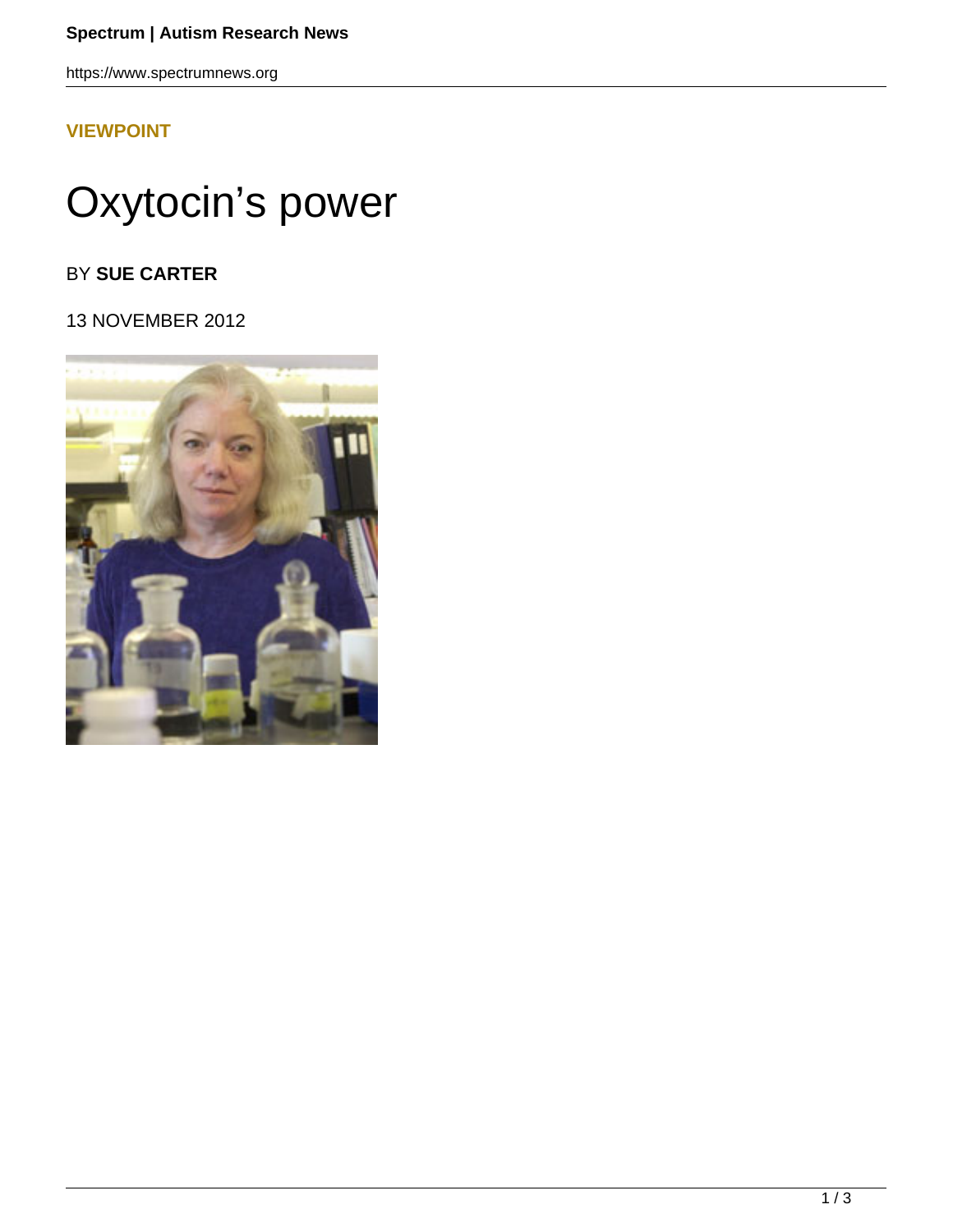### **Spectrum | Autism Research News**

https://www.spectrumnews.org



People are living proof of the power of oxytocin. Without the aid of this tiny molecule, we would not exist. Oxytocin helps eject big-brained human babies from the womb and milk from the breast. It **regulates feelings** that we humans experience as 'love.' And it can bond mothers, fathers and others to babies, and to each other, laying the foundation for civilization.

In the past few years, there has been a virtual tsunami of research into oxytocin as a potential treatment for autism, thanks to both genetic and behavioral studies. When given acutely — typically as a single treatment — intranasal oxytocin usually improves attention to social stimuli in typical adults. And genetic variations in the **oxytocin receptor**, which binds to the hormone, have been linked to autism.

But little research has been done on the consequences of oxytocin treatment, especially during development, when human brains are especially vulnerable.

In a study published 15 October in Biological Psychiatry, Karen Bales and her colleagues at the University of California, Davis, attempted to fill this gap in our knowledge. They found that in adolescent prairie voles, a rodent species that normally forms pair bonds, long-term treatment with a low dose of oxytocin **disrupts the voles' preference** for a familiar partner — even after the treatment ends.

These findings are consistent with an emerging understanding of the complex nature of oxytocin's actions. As scientists test oxytocin on people with different disorders, it is becoming clear that individual social histories and differences in the expression of the oxytocin receptor significantly influence how the molecule affects behavior.